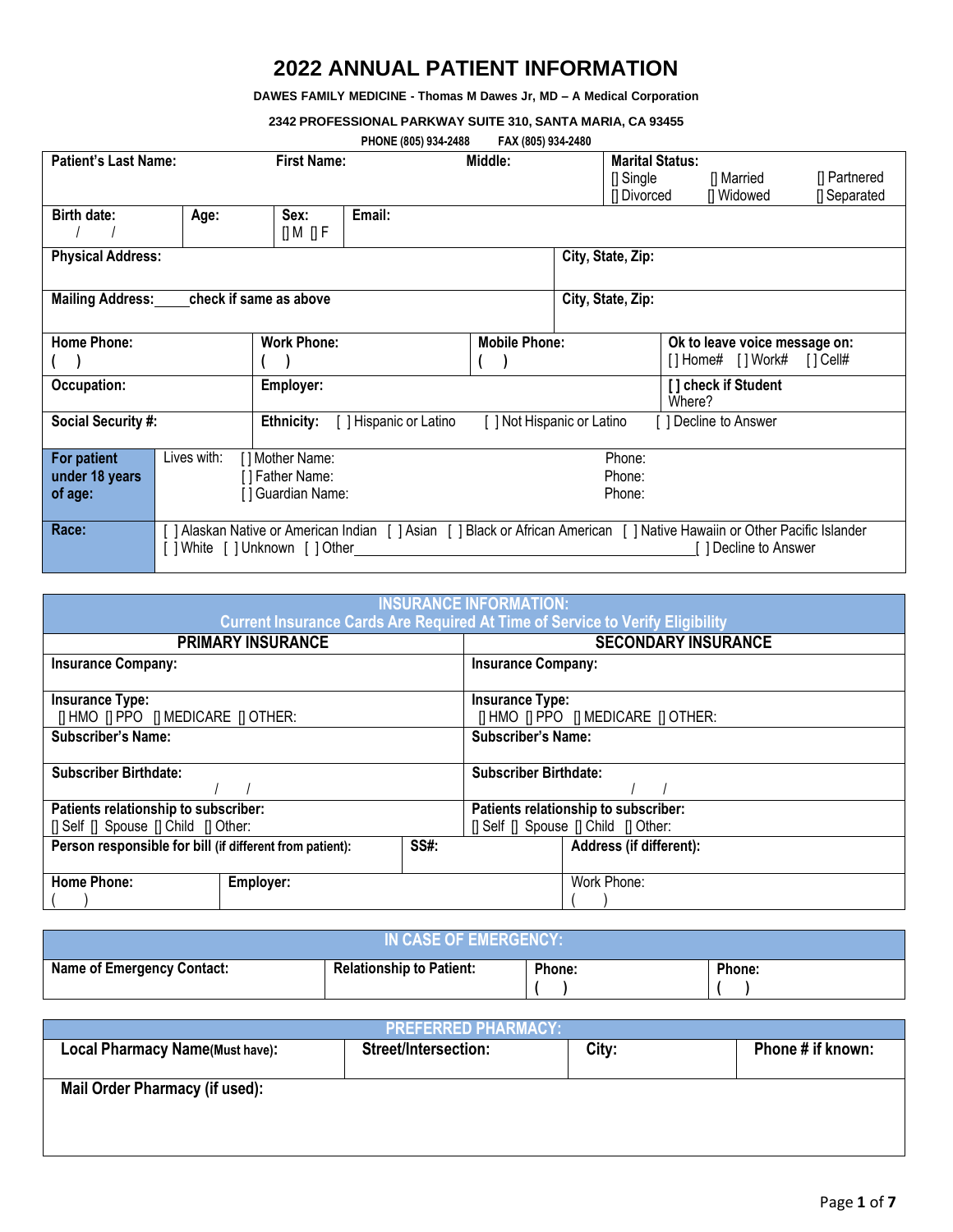# **Office/Financial Policies**

Dawes Family Medicine is pleased that you chose our team to help with your healthcare needs. We feel that part of good healthcare practice is to establish and communicate our office and financial policies with our patients.

Please read this document in its entirety and sign prior to your office visit. You will be asked to fill out this patient information form at your initial visit and each year thereafter. Be sure to inform us of any changes of information such as insurance, address, telephone number and employer when they occur.

Per calendar year, our office charges an annual fee for our Customized Care Program. This modest fee helps cover the expenses incurred by the office on your behalf that are not reimbursed by insurance carriers. Insurance does not cover and/or reimburse the annual fee.

# CUSTOMIZED CARE PROGRAM **2022 ANNUAL OFFICE FEE:**

### \$99 Individual or

\$198 Family (includes spouse and children between 13-21 years old)

With the Customized Care Program, you will continue to receive Specialty Care Coordination from our entire medical team – Thomas M. Dawes, Jr., MD, Dianne Dawes, PA-C,CDE, Debora Moore, PA-C, MPAS, and Amanda Wier, FNP-C who have developed relationships for the past 20 years with the top specialists on the Central Coast!

#### **As well as the following:**

- More appointment availability both in-office and through Telemedicine
- Prior authorizations for diagnostic testing, medical procedures, medication and specialist referrals(on average it takes 20-40 minutes of staff time to process each prior authorization)
- No additional charge for most forms (unless it is a complex one such as FMLA, Disability or Board and Care)
- Home Care Coordination
- NEW! Enhanced safety protocols for Covid-19 (Medical Compliance to aid in supporting patient safety)
- NEW! Expanded Telemedicine Services through our HIPPA compliant software on DawesFamilyMedicine.com
- NEW! Remote Patient Monitoring

**INSURANCE**: Our office contracts with many insurance companies and plans. Your insurance company provides you with proof of insurance*, which must be presented at each visit to check for eligibility*. If proof of insurance is not presented, or if your declared PCP is not affiliated with Dawes Family Medicine, your account will be considered a cash account with full payment expected at time of service.

If we are contracted as preferred providers with your health plan, we will bill your insurance company directly. If we are **not** contracted providers with your insurance company, we expect payment in full at the time of service. We will be happy to provide you with the information you need to bill your insurance company for any eligible reimbursement.

Your individual insurance plan is an agreement between *you and your insurance company*. Medical offices do not know what medications, procedures, medical facilities and specialists are covered under your plan. Therefore**,** *it is necessary for you to know the specific details of your own plan. It is especially important for you to notify us if there are restrictions regarding referrals for services by outside facilities or providers. You may be responsible for charges from those outside providers if they are not preferred providers with your insurance company and/or you have not received the proper authorization prior to receiving services.*

**PRIOR-AUTHORIZATIONS:** As part of our Customized Care Plan, we work extremely hard to try and obtain prior authorizations on your behalf from your insurance company. Our providers order tests and recommend procedures when medically indicated –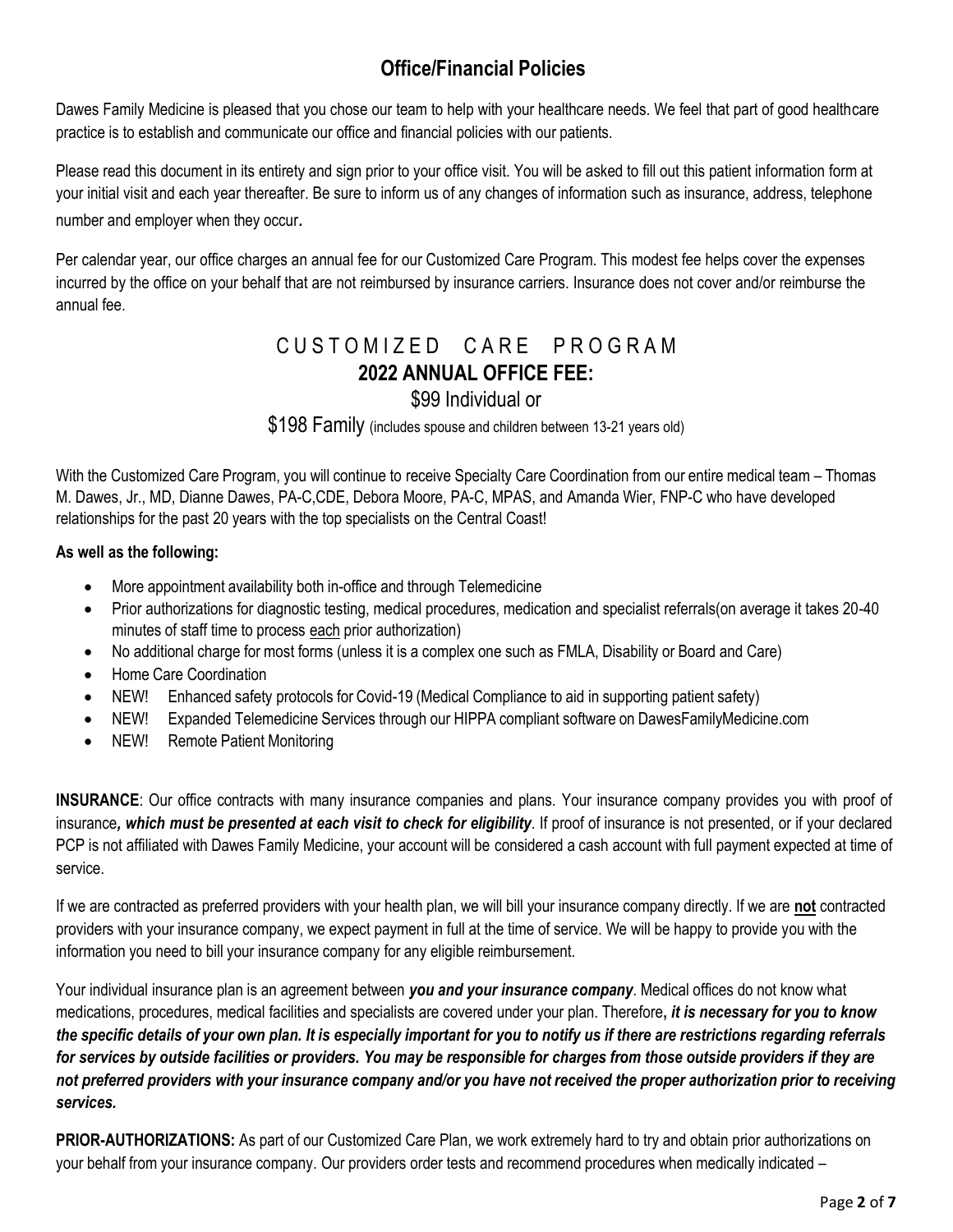independent of any insurance company or outside medical opinion. Even when a prior authorization has been secured, *no guarantee is given by the Insurance Company for payment*. There have been some instances where the Insurance Company is denying payment after the treatment and/or procedure has been performed. The patient is ultimately responsible for any services rendered.

### **CO-PAYS, NON-COVERED BENEFITS, AND PATIENT BALANCES ARE DUE AT THE TIME OF YOUR VISIT**: For your

convenience, we accept cash, check, and credit cards. **Insurance is billed as a courtesy** and the benefits are authorized to be paid directly to the Practice. **PATIENTS ARE RESPONISIBLE FOR THE BALANCE IN FULL IF NOT PAID BY THE INSURANCE COMPANY.** If the patient is not prepared to pay the co-pay or balance due, a member of the clinical staff will determine if it is medically necessary for the patient to see the provider. If they patient's condition allows, the appointment will be rescheduled.

**PATIENT BALANCE:** Patient balances over 60 days past due from statement date may be sent to collections if arrangements are not made with the billing department. Please call the billing department at 934-2488 x105 if you have any questions and/or to discuss necessary arrangements.

**RETURNED CHECKS:** There is a fee of \$30.00 charged for a returned check.

**FAILED APPTS & APPTS CANCELLED LESS THAN 24 HRS IN ADVANCE:** Minimum fee of \$75.00. Reminder calls are made 48 hours in advance as a courtesy.

**ALL THIRD-PARTY BILLING/MOTOR VEHICLE ACCIDENTS:** There is a \$250 fee for all motor vehicle accident appointments; we can provide you with the required medical notes to file your claim.

**WORKERS COMPENSATION:** We do not see work related injuries. You must see the Workers Compensation health care provider(s) that your employer policy is affiliated with.

*By signing my name below, I certify that I have read this document. Any questions concerning these policies have been* discussed. My signature also certifies my understanding of, and agreement with the Dawes Family Medicine Office Policies.

- **I verify that I am fully responsible for the fees and medical services provided by Dawes Family Medicine.**
- In the event that medical services provided by Dawes Family Medicine are deemed ineligible by my insurance, I am **responsible for the full cost of the services.**
- I understand that my balance is due and agree to pay in full any balance within 45 days of the statement date.
- **I understand that charges on my account are deemed correct unless I notify the billing manager within 30 days.**
- **I understand that patient balances over 60 days past due from statement date may be sent for collections if arrangements have not been made with the billing manager.**
- **I understand that the Customized Care Program fee is due annually and is not covered by insurance.**

**PATIENT (OR GUARDIAN) SIGNATURE DATE**

**PRINT NAME**

**PLEASE CHECK ONE**

**\$99 Individual** Customized Care Program

**\$198 Family** Customized Care Program (includes spouse and children 13-21 years old)

#### **ADDITIONAL FAMILY MEMBERS INCLUDED:**

| NAME:       | REI<br>А                   |
|-------------|----------------------------|
| <b>NAME</b> | <b>ONSHIP</b><br>REL<br>ΔT |
| NAME.       | ∘חור>ו∧ר<br>RFI<br>ΔT      |

**\_**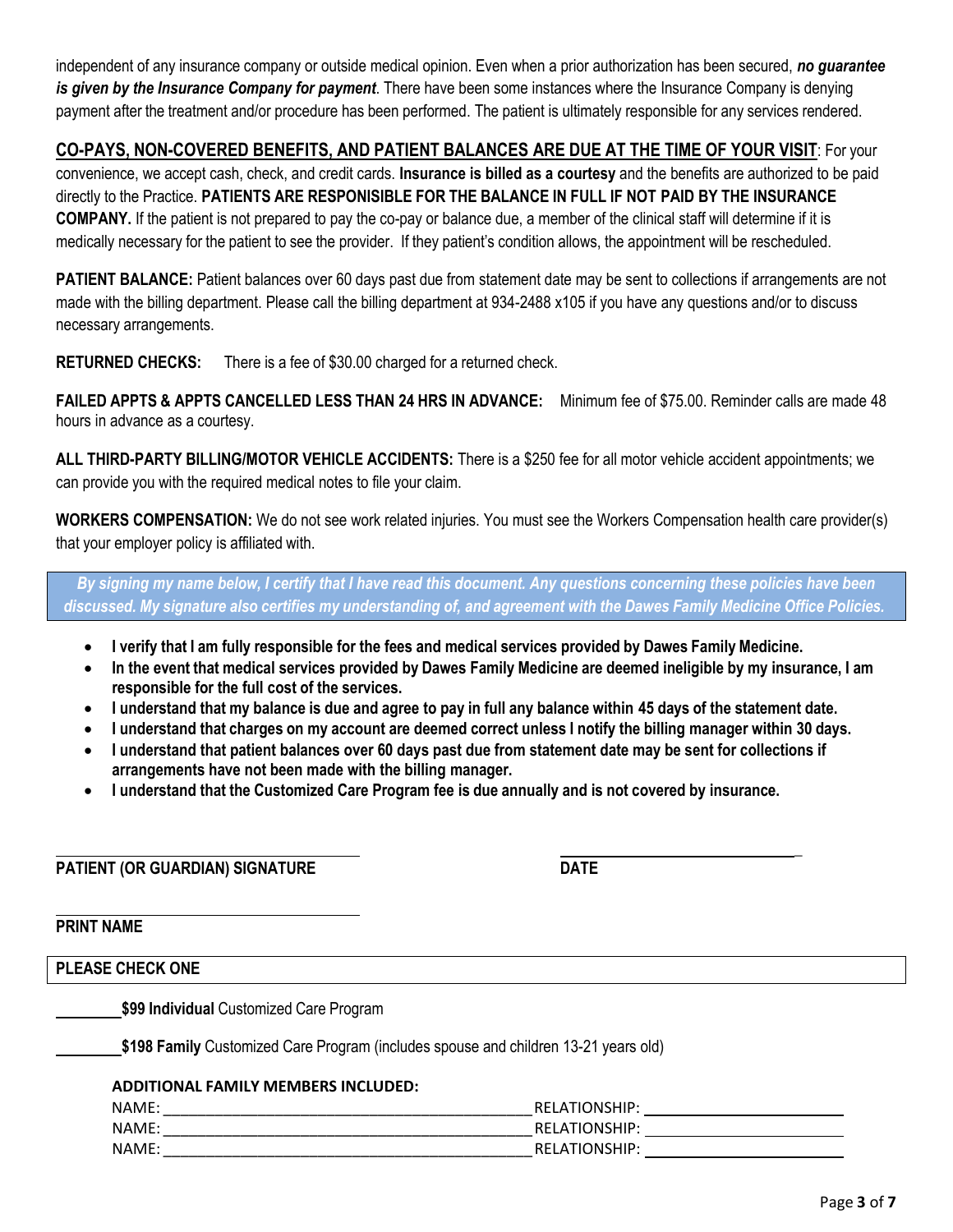### **CONSENT FOR PURPOSES OF TREATMENT, PAYMENT, AND HEALTHCAREOPERATIONS**

I consent to the use or disclosure of my protected health information by Dawes Family Medicine – A Medical Corporation for the purpose of diagnosing or providing treatment to me, obtaining payment for my health care bills or to conduct health care operations for the medical practice. I understand that diagnosis or treatment of me by Dawes Family Medicine– A Medical Corporation may be conditioned upon my consent evidenced by my signature on this document.

I understand I have the right to request a restriction as to how my protected health information is used or disclosed to carry out treatment, payment or healthcare operations of the medical practice. Dawes Family Medicine – A Medical Corporation, is not required to agree to the restrictions that I may request. However, if the medical practice agrees to a restriction I request, the restriction is binding on Dawes Family Medicine – A Medical Corporation and employees.

I have the right to revoke this consent, in writing, at any time except to the extent that Dawes Family Medicine – A Medical Corporation has taken action in reliance of this consent. Otherwise, this consent is valid for a period not to exceed 6 years from the date signed.

My "protected health information" means health information, including my demographic information, collected from me and created or received by my physician, another healthcare provider, my health plan, my employer or a health care clearinghouse. This protected health information relates to my past, present and future physical or mental health or condition and identifies me, or there is a reasonable basisto believe the information identifies me.

I understand I have the right to review Dawes Family Medicine – A Medical Corporation Notice of Privacy Practices prior to signing this document. The medical practice's Notice of Privacy Practices will be provided to me to review, if requested. The Notice of Privacy Practices describes in more detail the types if uses and disclosures of my protected health information that will occur in my treatment, payment of my bills or in the performance of healthcare operations of Dawes Family Medicine – A Medical Corporation. The Notice of Privacy Practices for Dawes Family Medicine – A Medical Corporation is also posted in the medical office waiting area. The Notice of Privacy Practices also describes my rights and Dawes Family Medicine – A Medical Corporation with respect to my protected health information.

Dawes Family Medicine – A Medical Corporation reserves the right to change the privacy practices that are described in the Notice of Privacy Practices. I may obtain a revised Notice of Privacy Practices by calling the office and requesting a revised copy be sent in the mail or asking for one at the time of my next appointment. Any questions regarding this document or the Notice of Privacy Practices should be directed to our Privacy Officer• Darcy Wright at (805) 924- 2488 or by email a[tdarcy@dawesfamilymedicine.com.](mailto:darcy@dawesfamilymedicine.com)

| PATIENT OR REPRESENTATIVE SIGNATURE                                                | PATIENT OR REPRESENTATIVE PRINTED NAME | <b>DATE</b>            |
|------------------------------------------------------------------------------------|----------------------------------------|------------------------|
|                                                                                    |                                        |                        |
| <b>DESCRIPTION OF REPRESENTATIVE'S AUTHORITY REQUESTED □ RESTRICTION REQUESTED</b> |                                        | $\Box$ NO RESTRICTIONS |
| SIGNATURE OF DAWES FAMILY MEDICINE EMPLOYEE:                                       |                                        |                        |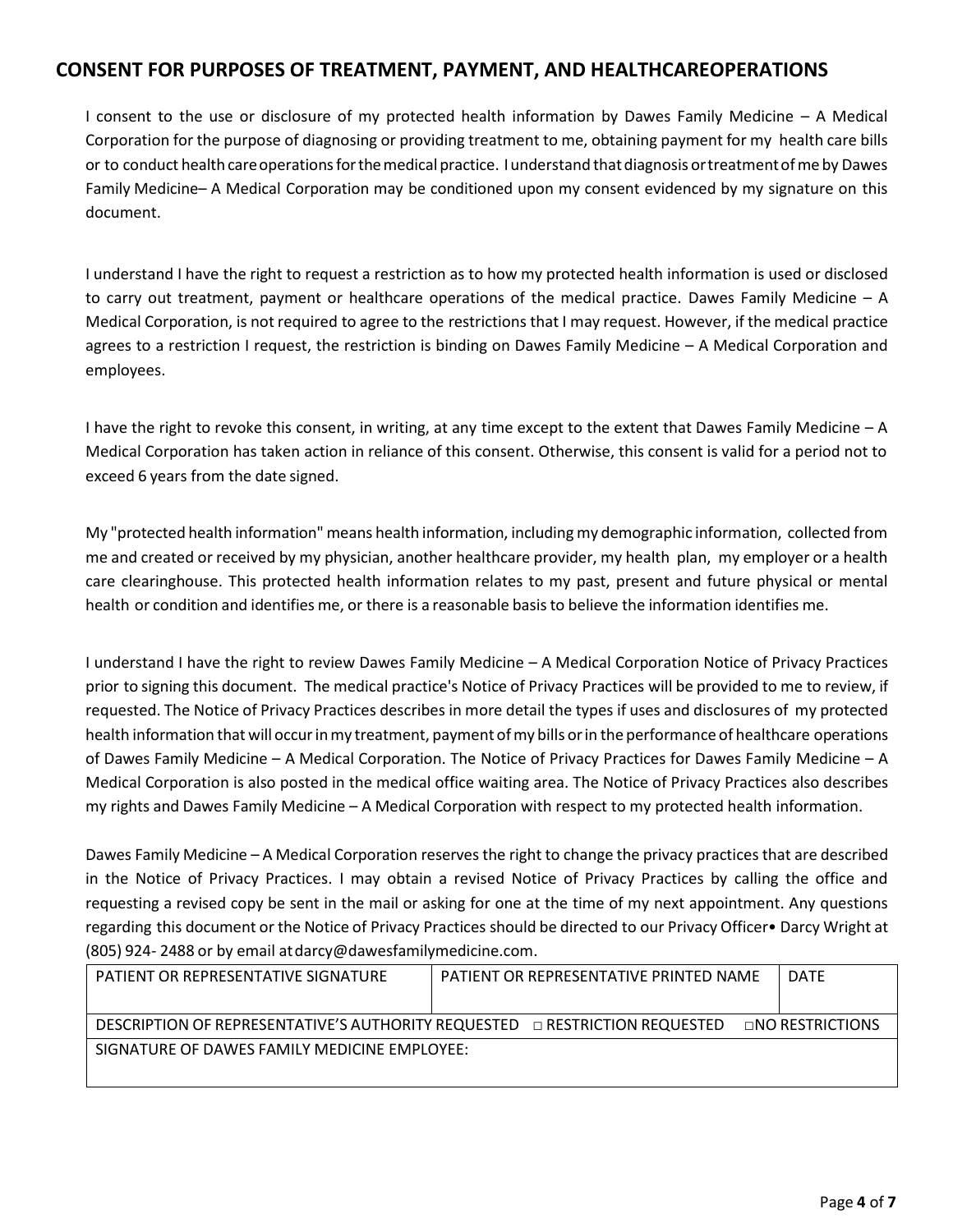## **Tele-Office Medical Appointment CONSENT**

Dawes Family Medicine pleased to offer a new type of medical appointment using updated technology to make more appointments available at our office. We have found that some of the services we provide require expert care and knowledge but don't always need the physical presence of a provider. Such things include updating medications, some routine refills, lab review, and Medicare Wellness Evaluations. Today you are being given the opportunity to participate in this new venture called **Telemedicine.**

## **CA State Law Telemedicine/Telehealth Definition**

"Telehealth means the mode of delivering health care services and public health via information and communication technologies to facilitate the diagnosis, consultation, treatment, education, care management, and self-management of a patient's health care while the patient is at the originating site and the health care provider is at a distant site. Telehealth facilitates patient self-management and caregiver support for patients and includes synchronous interactions and asynchronous store and forward transfers." **Source:** *CA Business & [Professions](https://leginfo.legislature.ca.gov/faces/codes_displayText.xhtml?lawCode=BPC&division=2.&title&part&chapter=5.&article=12) Code Sec. 2290.5***.**

We are providing a way for you to meet with a health care provider remotely via a HIPAA secure video conferencing network. We will provide the technology and assistive device such as headphones for hearing impaired. Please be aware that the appointment is limited in scope - it is not for assessing medical emergencies nor can we discuss issues that you were not scheduled for. If the provider feels that a more detailed exam is needed you will be rescheduled for an appointment with a clinician in office.

This is an office appointment and as such, any co-pay, balance or deductible is due at the time of service. The medical assistant will be taking your vitals and setting up the technology for you to have a private conversation with the medical provider. Most insurances cover costs of telemedicine in the state of California. In fact, this service is being encouraged as a means to provide healthcare in underserved areas. Please feel free to ask any questions and if at any time you are not comfortable please let one of our staff know.

Lastly, we would like your feedback. At the end of your appointment the medical assistant will give you a short survey to fill out about the experience. We welcome your feedback and any suggestions.

We are aware of the trust you put in us to deliver to you quality up to date healthcare. We thank you for that trust and hope that you find this experience to be a positive one as we are trying to create more appointment availability for our patients.

- *I understand that any co-pays, deductibles and/or account balances are due at the time of my Telemedicine Appointment.*
- *I understand that the provider will be communicating with me remotely through secure, HIPAA compliant technology.*
- I agree to have a telemedicine appointment at Dawes Family Medicine and that this consent will remain in effect *until I notify the office otherwise.*

| PATIENT NAME (PRINTED):   | DATE OF BIRTH:  |
|---------------------------|-----------------|
|                           |                 |
| <b>PATIENT SIGNATURE:</b> | $\mathsf{DATF}$ |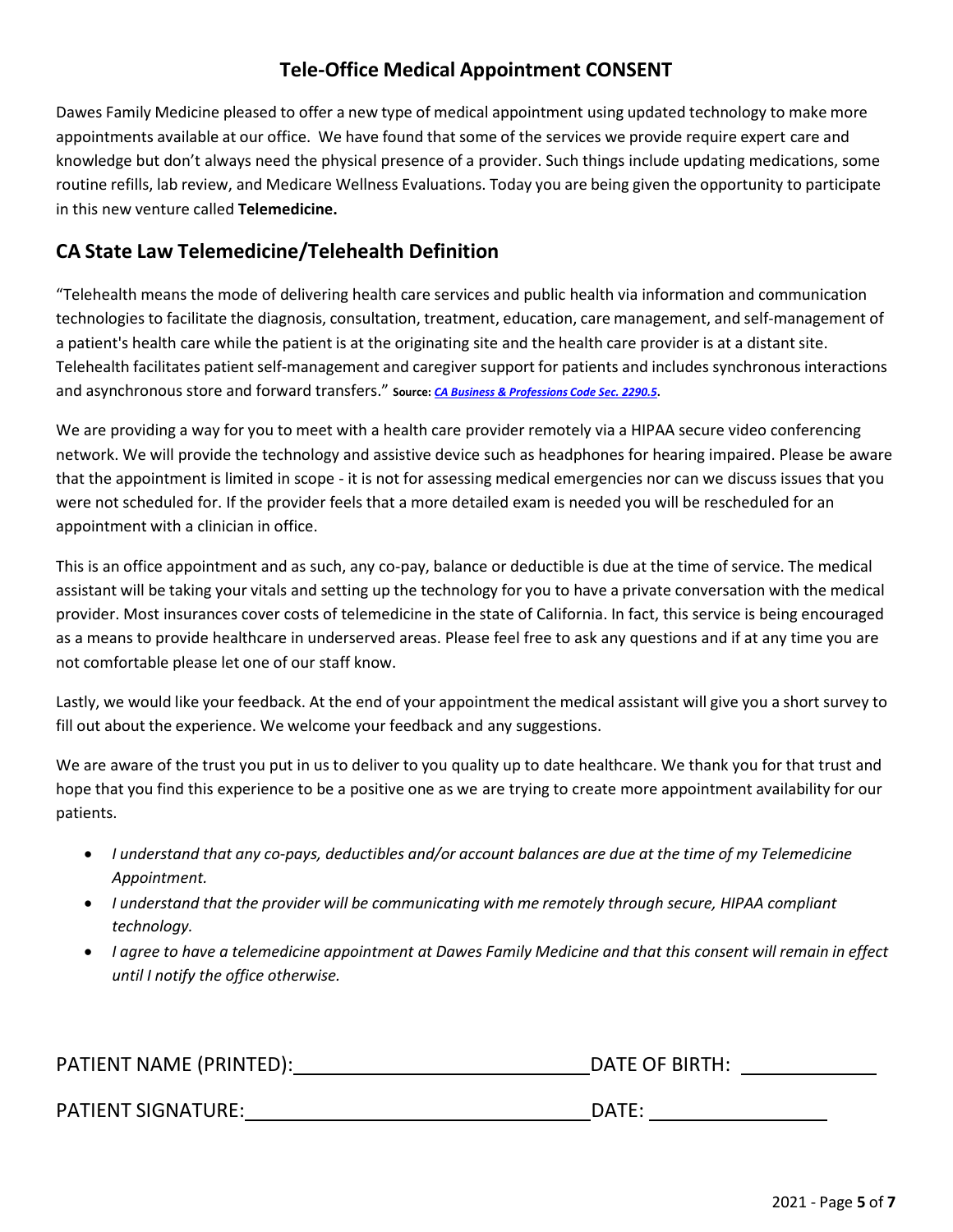# **HEALTH EXAM QUESTIONNAIRE FORMEN**

| <b>NAME:</b><br>DATE:        |   |   |                                                          |   |              |                                          |   |              |
|------------------------------|---|---|----------------------------------------------------------|---|--------------|------------------------------------------|---|--------------|
| PERSONAL MEDICALHISTORY:     |   |   | <b>FAMILY HISTORY:</b>                                   |   |              | <b>REVIEW OF YOUR BODY:</b>              |   |              |
|                              | Υ | N | Do you have a parent, sibling or<br>child with:          | Υ | $\mathbf N$  | Do you now have any of<br>the following? | Υ | $\mathsf{N}$ |
| Cancer                       |   |   | Colon Cancer?                                            |   |              | Change in weight?                        |   |              |
| <b>High Blood Pressure</b>   |   |   | <b>Prostate Cancer</b>                                   |   |              | Eczema or psoriasis?                     |   |              |
| Cholesterol                  |   |   | Other Cancer?                                            |   |              | New or changing mole?                    |   |              |
| HeartAttack/Stroke           |   |   | Diabetes?                                                |   |              | Vision changes?                          |   |              |
| STD/VD                       |   |   | High Blood Pressure?                                     |   |              | Sinus problems?                          |   |              |
| <b>Migraines</b>             |   |   | <b>Heart Attack or Stroke?</b>                           |   |              | Hearing problems?                        |   |              |
| Depression                   |   |   | <b>EXPLAIN:</b>                                          |   |              | Sneezing or runny nose?                  |   |              |
| <b>Thyroid Disorder</b>      |   |   |                                                          |   |              | Frequent headaches?                      |   |              |
| <b>Blood Clots</b>           |   |   |                                                          |   |              | Fainting spells?                         |   |              |
| Surgeries                    |   |   |                                                          |   |              | Weakness or numbness?                    |   |              |
| <b>Diabetes</b>              |   |   | HABITS/PREVENTION/SAFETY:                                |   |              | Difficulty walking?                      |   |              |
| <b>EXPLAIN:</b>              |   |   | Do you exercise?                                         |   |              | Difficulty sleeping?                     |   |              |
|                              |   |   | Activity:                                                |   |              | Feeling down, depressed                  |   |              |
|                              |   |   | Current cigarette smoker?                                |   |              | or hopeless in the past<br>month?        |   |              |
| <b>WHEN WAS YOUR LAST:</b>   |   |   | Average # of cigarettes per day:                         |   |              | History of Psychiatry<br>care?           |   |              |
| Physical?                    |   |   | Former cigarette smoker?                                 |   |              | Asthma or wheezing?                      |   |              |
| Skin Cancer Screening?       |   |   | Do you drink alcohol?                                    |   |              | Cough?                                   |   |              |
| Cholesterol Test?            |   |   | When did you last have more than                         |   |              | <b>Breathing difficulty?</b>             |   |              |
| Tetanus Vaccine?             |   |   | 4 drinks in one day?                                     |   |              | Chest pains?                             |   |              |
| Flu Shot?                    |   |   | Have you ever felt you should cut                        |   |              | Heart murmur?                            |   |              |
| Pneumonia Shot?              |   |   | down on drinking?                                        |   |              | Racing heart?                            |   |              |
| Eye Exam?                    |   |   | Do people annoy you by nagging<br>about your drinking?   |   |              | Swelling of hands or<br>feet?            |   |              |
| Colonoscopy?                 |   |   |                                                          |   |              | Abdominal pain?                          |   |              |
| <b>Bone Density Test?</b>    |   |   | Have you ever felt guilty about<br>drinking?             |   |              | Heartburn?                               |   |              |
| Dental check-up?             |   |   | Have you ever had a morning drink                        |   | Acid reflux? |                                          |   |              |
|                              |   |   | to steady your nerves?                                   |   |              | Constipation?                            |   |              |
| <b>DRUG ALLERGIES (LIST)</b> |   |   | Have you use recreational drugs in                       |   |              | Diarrhea?                                |   |              |
|                              |   |   | the last 3 years?                                        |   |              | Blood in stool?                          |   |              |
|                              |   |   | Drugs with needles?                                      |   |              | Burning/painful<br>urination?            |   |              |
| <b>FOOD ALLERGY?</b>         |   |   | Have you had any falls?                                  |   |              | Leakage of urine?                        |   |              |
| PLANT ALLERGY?               |   |   | Do you wear seatbelts?                                   |   |              | Increased urination?                     |   |              |
| WEED/GRASS ALLERGY?          |   |   | Do you have firearms?                                    |   |              | Difficulty starting urine?               |   |              |
| PET ALLERGY?                 |   |   | Do you experience conflict in your                       |   |              | Weak urine stream?                       |   |              |
| Other:                       |   |   | relationships handled by pushing,<br>hitting or cruelty? |   |              |                                          |   |              |